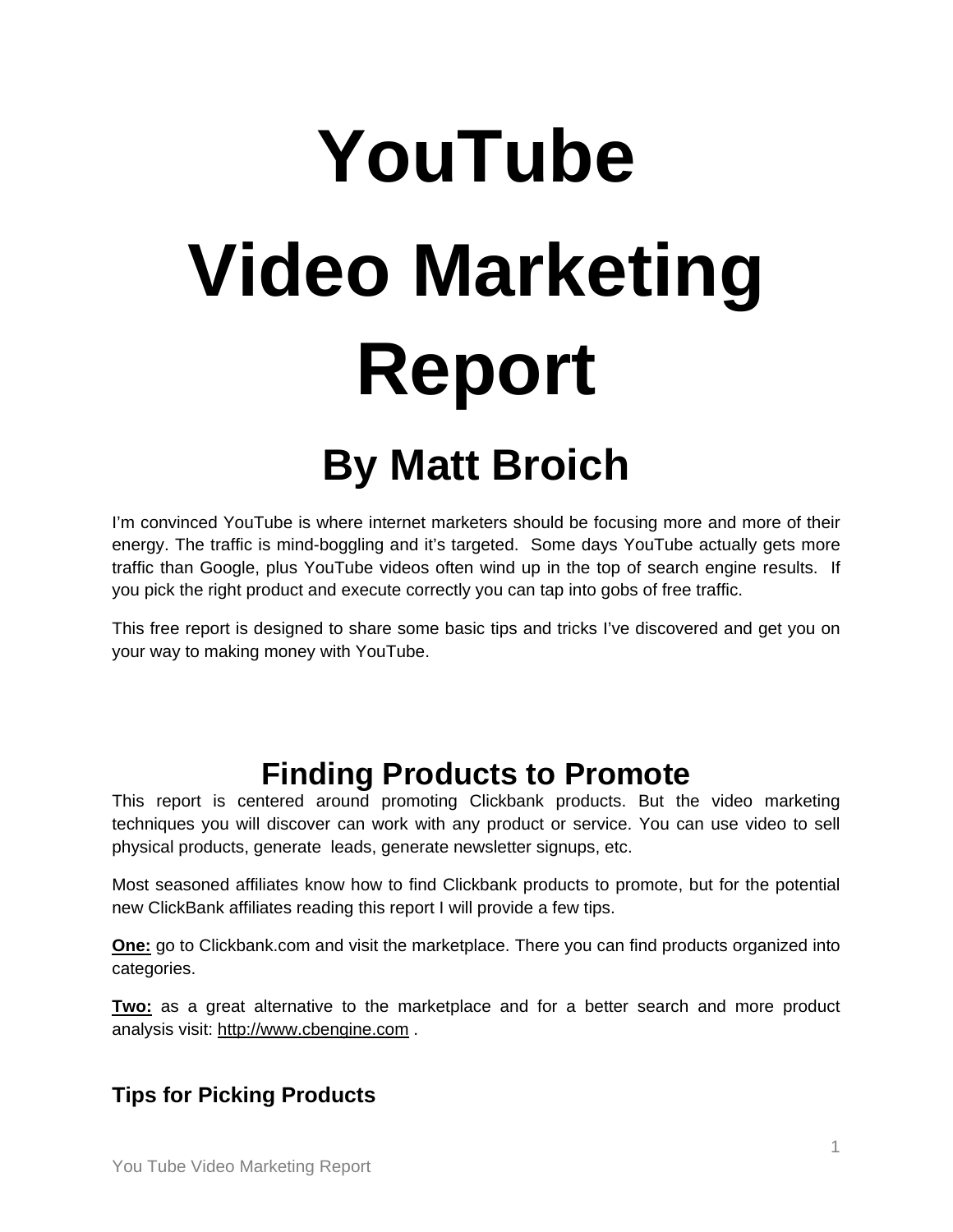These are just some general rules to follow when searching for Clickbank products. They're parameters I set for picking products to affiliate.

**Find your passion:** It's better to pick a niche you like or have some expertise with than not. If you like the niche you're going to do a far better job promoting it. Your enthusiasm will come through and you'll get more sales. Plus, the biggest key to promoting Clickbank products is consistency and perseverance. If you love what you're doing you'll have the drive to work consistently to success.

**Center of Gravity:** Each product in the marketplace is assigned a gravity number. This figure basically represents the number of affiliates actively selling the product. I look for a gravity between 10 and 100. Below ten signals a new product, a poor product or a very small demand. Over 100 signals that the product is obviously selling well, but there is major competition and it'll be more challenging to muscle in. Lastly, make sure the merchant's site is professional and the sales pitch is convincing.

**Minimize Refund Rates:** While the refund rates can't be determined for recurring products, the rate is calculated for single products. I typically won't promote a product with a return rate above 10%. However, since video marketing has no hard costs involved you may find it acceptable to promote products with higher return rates, especially if they pay well.

**Maximize Your Percent of Sales or Dollars Earned:** I will only promote products that give me at least 50% (with some exceptions). When it comes to the actual dollar amount I like to make a minimum of \$20 per sale. Obviously this number is flexible. If you have a really hot product that only pays \$5 per sale you might make up the difference in sales volume. Also, pick products with good upsells.

**Sales History Must Be Promising:** Is the product showing a steady sales increase week after week? You want solid, rising sales.

**CHECK TRAFFIC DEMAND FOR PRODUCT NICHE.** How much search traffic is shown on the Google External Keyword Tool?

https://adwords.google.com/select/KeywordToolExternal

Also search YouTube to see how much traffic other videos in your niche are getting. I like to see videos getting thousands of plays.

On to video…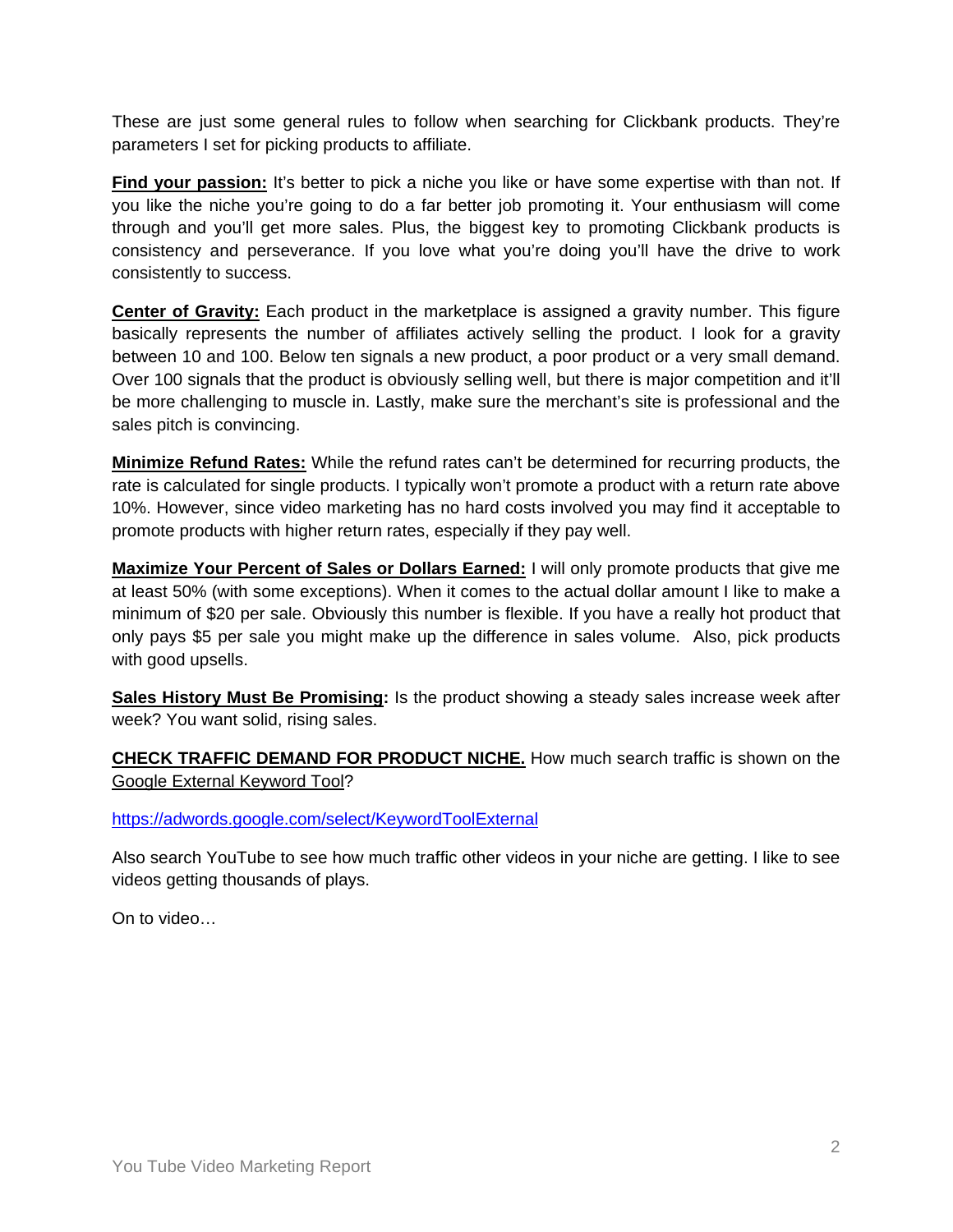## **Creating Video**

#### **Equipment**

Here's the beauty of video marketing: you don't need an expensive studio, lights or camera. All you need is a webcam, a lamp for some minimalistic lighting and a computer with a little hard drive space. Or simply use a video creation service like http://www.animoto.com.

**Camera:** You can find webcams at any computer store, online auction sites, office stores, they're everywhere. Most computers come with built-in webcams. I don't recommend getting the cheapest webcam or the most expensive. You can never go wrong with a medium range webcam. They set up easily on your computer monitor and they come with basic software to install. For those obsessed with high quality, consider the HD flip. It's under \$200.

If you have a bigger video camera you can use that. However, I wouldn't use a camera that requires miniDV tape. The reason why is that you'll have to capture the video and that will add time to the production of your video. The idea is to produce videos FAST. You want to become a video creation factory.

**Lights:** You could spend hundreds of dollars lighting a space, but all you need is a lamp or good natural light. Your video shouldn't be dark and grainy, but well lit and cheerful. You can even use one lamp behind you for backlighting and a lamp in front of you for basic front-lighting. It's simple.

**Computer:** Any computer will work, but you do want ample hard drive space as video takes up a lot of space. As you will discover later, you're going to be creating a lot of video so you may consider buying a separate external hard drive just for your video marketing business. You don't want to delete old video because you may find new places to upload. Keep everything you create.

**Studio:** Your office is your studio. Make sure your space is clean and tidy. Nobody wants to buy products from somebody who looks like a slob. Your office should look professional. I once saw a video marketer who was recording videos in what was obviously his daughter's room. There was pink doll-pattern wallpaper behind him and most of the comments on his video mentioned the strange backdrop. I can guarantee this unfortunate pick of backdrops killed his sales.

On top of a nice clean space, you yourself also want to look well-dressed and groomed. Don't wake up with bed head in your pajamas and record a video while wolfing down your morning cheerios. On the opposite end, don't show up wearing a three-piece suit as you'll look stuffy. Casual professional is always the way to go for online video marketing.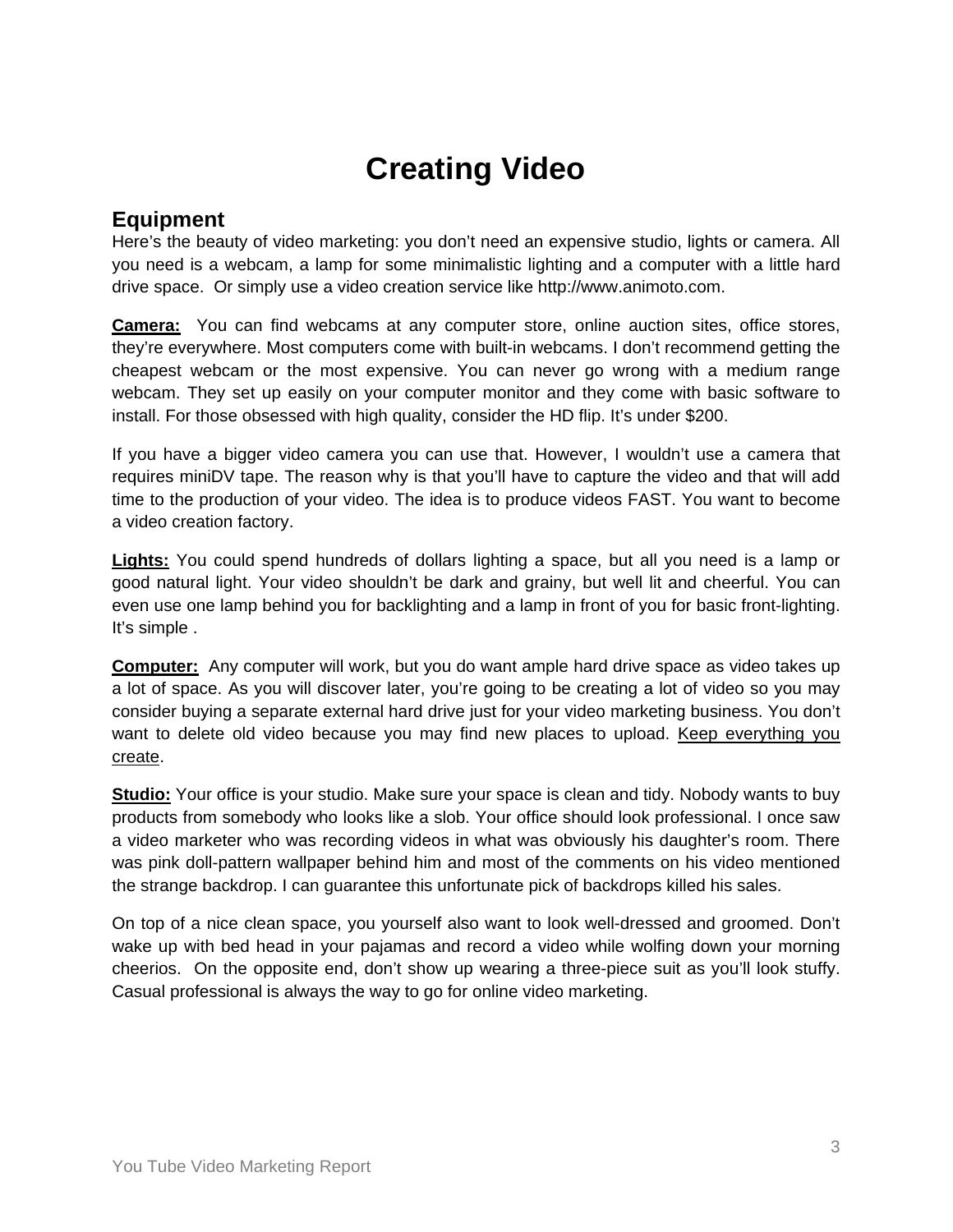**Recording and Editing**<br>Do not be intimidated. The technology has become so advanced that it involves no more than pushing a few buttons. Set up your webcam. Make sure you're centered in the picture, push record, read your pre-written script or simply talk about what you already know, hit stop and you're good to go. In fact, you shouldn't even need to do any editing.

If you decide to edit, your webcam package will likely come bundled with basic video editing software as well.

**One tip on editing: Don't get cute.** By cute I mean don't do fancy cut transitions, don't use effects. It's tempting because they're fun, but they're distracting. People don't want to see your edits. In fact, if you can see edits, it's not good video editing. Editing should be seamless and not disturb the flow and message of your marketing video.

#### **Video Content**

This is one of the most important parts of this report. Content is everything and you want to have high-quality informative content.

#### **Reviews or Informational?**

I recommend two approaches or styles to creating video content. You can do product reviews, an informational video, or both.

**Reviews:** A review video is just what it sounds like. You review a product, citing pros and cons. In this review you don't want to giveaway too much of the product or there will be no motivation to buy. So it's best to highlight the chapters in the e-book, or if it's software, highlight the various features and even throw in a drawback here and there, if there are any. Then talk about the product's emotional benefits. Maybe the product saved you time, or helped you solve a problem or made you a lot of money. People respond to emotional results more than they do technical features. My advice is to cover both.

Always end your video with a powerful hook. Something that will entice them to visit your link and discover more. Perhaps you tell them to sign up for a newsletter to get more free info. Or invite them to read the testimonials, watch a free video, or try out a free demo on the vendor website. And also be sure to include the URL you are promoting on the video at all times and have a link to it in the video description as the very first thing and then again at the bottom of the video description.

**Informational Videos:** These videos normally include tips, tricks, advice, and how-to info. So let's take an example: Golf. Create a short video that has some basic putting tips. Invite them to click your link for more golf tips and advice.

**Resources:** Where do you get this content? It's easy. If you're not already an expert, find it online. Visit article directories, product websites and put some content together. Never copy anything verbatim as it's copyright infringement. I'll usually go out and read as much as I can on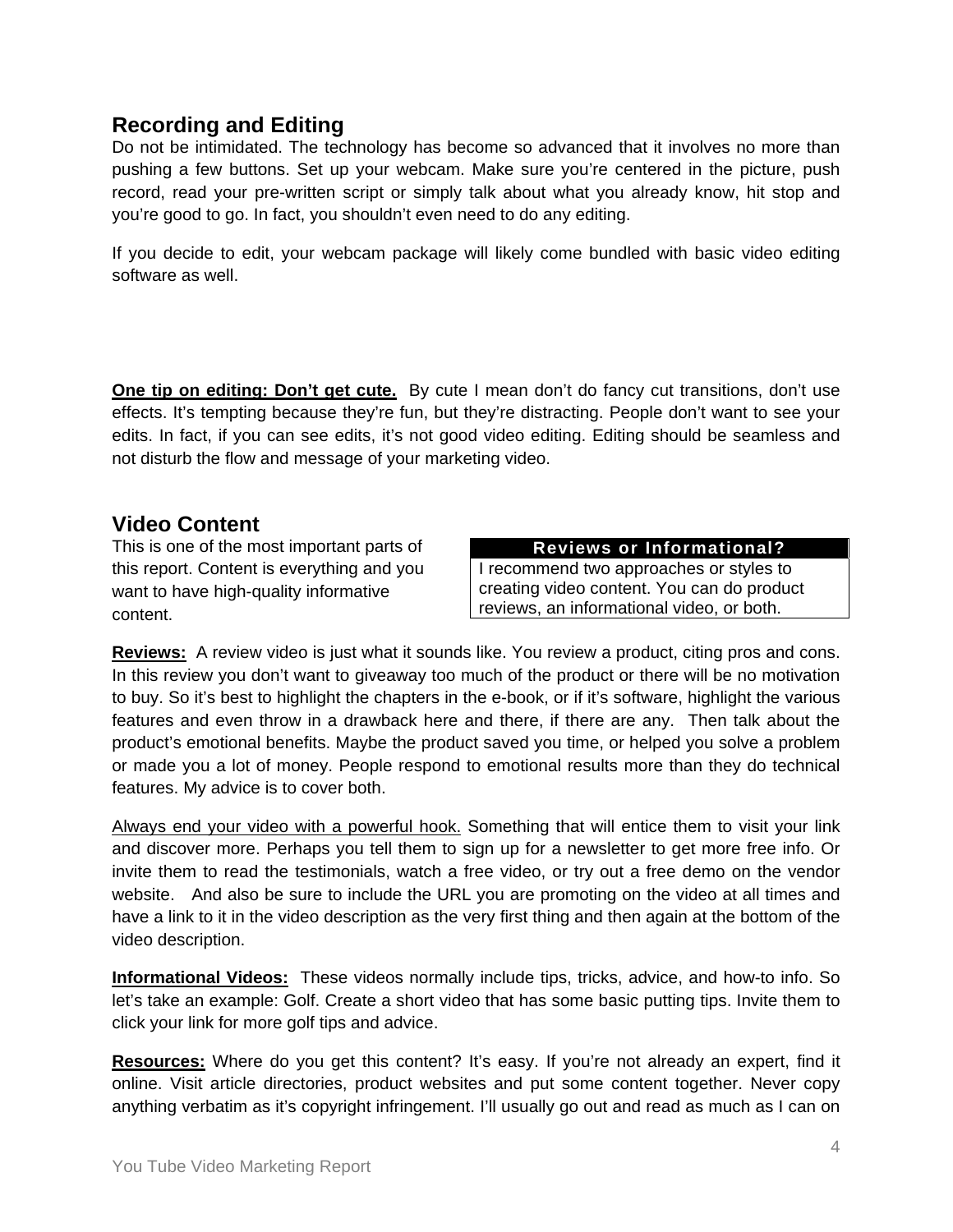a given topic and familiarize myself with the subject and then write my own script from memory. It comes out in my own words and is 100% my content.

Make sure the content is useful. Everybody can see through a poorly camouflaged marketing pitch. When you give away solid tips and advice people respond and will trust you.

If you focus on one niche and don't quite have the subject matter mastered, keep reading and studying it in a few weeks you will develop enough knowledge to speak competently. You should also purchase the product you're promoting which will add to your expertise.

 **A Word of Caution About Creating Commercials:** Straight commercial content CAN work, but it's something you should only try after you've created a successful revenue stream doing review and/or infomercials.

#### **Affiliate URLs**

I don't recommend putting an affiliate URL in your video description or any kind of third-party cloaking URL. It looks weird to people and they'll be hesitant to click. You have two options in working around this problem.

**Use a Domain to Disguise Affiliate URLs:** Purchase a related domain and simply redirect that URL with your embedded affiliate link to the product you're promoting.

Example: If I were promoting a HOW TO GET BETTER AT GOLF manual I'd pick up a domain like HelpfulGolfTips.com and redirect that with my affiliate URL to the product.

Your domain is registered through an entity like GoDaddy, DirectNIC, or Register.com – generally your domain control panel will allow you to redirect to an affiliate URL. Look for an option like Host Records and select a Framed URL if you can. You will need to have your DNS NAMESERVERS set to the registrar defaults for this to work.

**Link to Affiliate URLs Through a Landing Page:** If you already have a web site, you can take them to a landing page on your website or a free blog site and from there send users to the affiliate product you are promoting.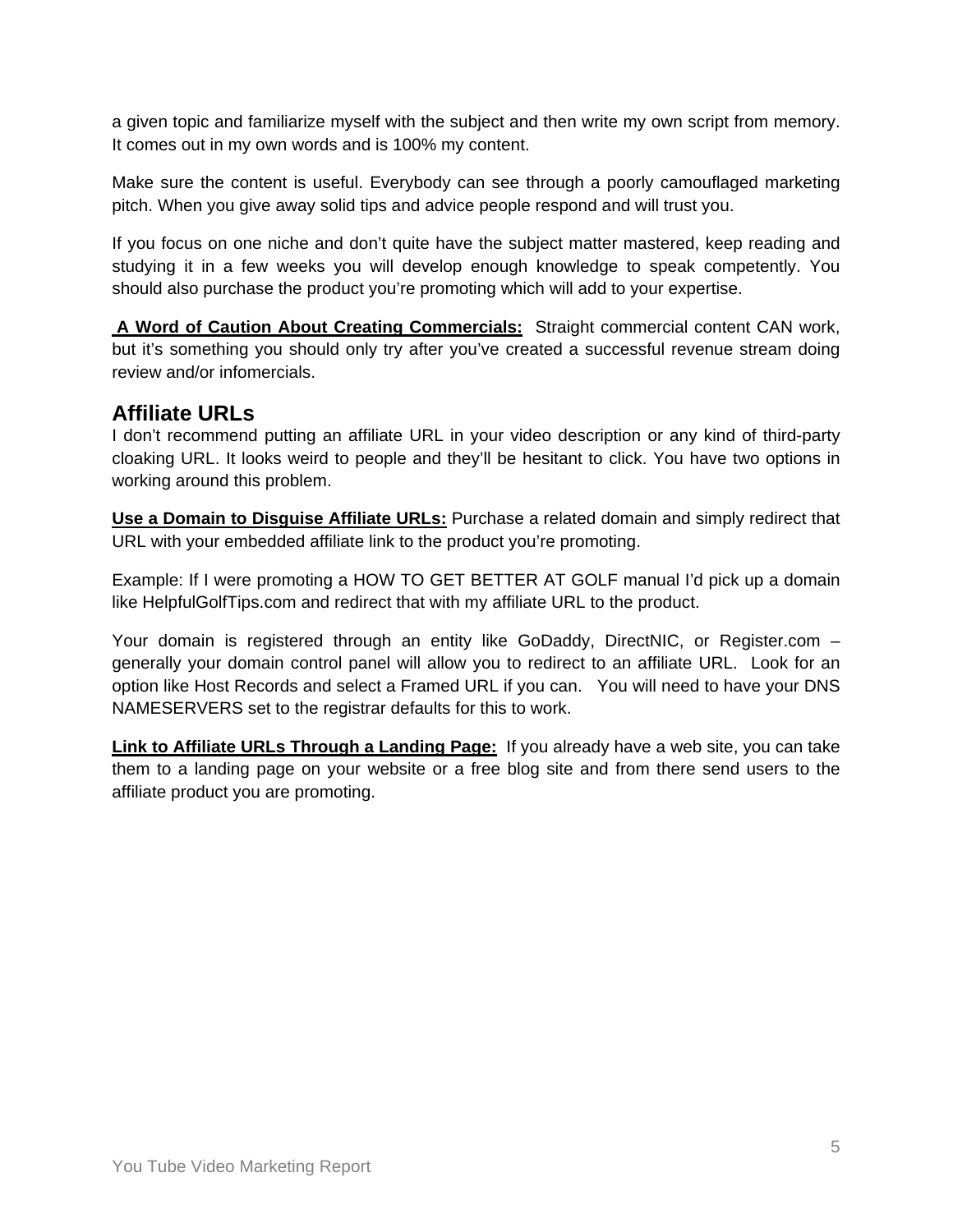## **Promoting Online Video**

#### **YouTube**

Creating video will get you nowhere unless customers see it! Since YouTube is by far the highest traffic video site around, that is the primary web site to get your video viewed.

**YouTube Terms of Service:** Always label and tag the content of your video accurately. If you misrepresent your video YouTube will eventually catch you and delete it. Don't put any high traffic keywords into your tags just to get traffic, unless, of course, the content of your video covers those particular key words.

And while we're on the subject of keywords. Always place the key phrase first in your title. Back to the golf example. Here's how I might title a golf video: Golf Tips: Three Hot Golf Tips to Drastically Improve Your Swing Overnight!

Use the key words and then create an enticing hook in your title that will grab attention. A compelling, key word rich title can quadruple your video plays.

#### **Getting Noticed**

Okay, ready for the good stuff?How do make your video rise to the top of the noise and clutter on YouTube and do so in an automated fashion? First your video must have plenty of the following to get a higher ranking on YouTube search results:

1:) Channel Views 2:) Video Views 3:) Video Ratings 4:) Video Favorites 5:) Video Subscriptions 7:) Video Comments 8:) Back-links

I have two tools I use to increase my plays, friends, subscribers and comments and everything above. I hate to say this, but if you're not using both these tools you're going to have a pretty difficult load to tow, unless, of course, you're a glutton for punishment and want to perform these functions manually.

**UTubePlays:** http://www.utubeplays.com – This is a YouTube SEO Service that'll help you increase the amount of views, favorites, comments, channel views, etc. in a hands-free, automated way. The more views, subscribers and comments your video receives, the higher you will rank in YouTube's search results. YouTube displays the most popular videos first and this service is how you climb to the top quickly. Now, it'd get expensive to use it on EVERY SINGLE VIDEO you create, so pick your three best videos with the highest traffic keywords and purchase views, ratings, comments and favorites. You'll see your video shoot to the top of YouTube's search results fast. http://www.utubeplays.com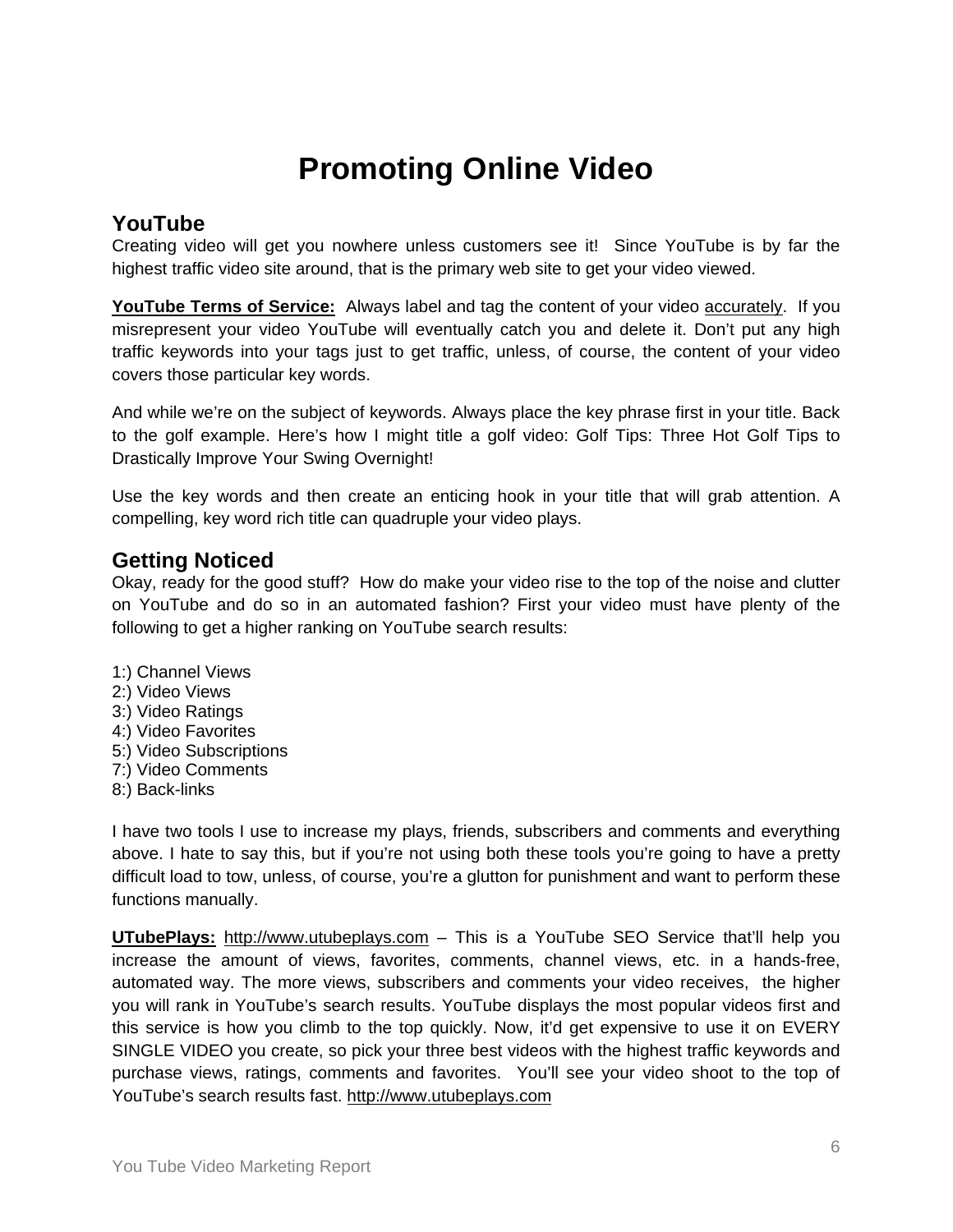**Tube Toolbox:** http://www.tubetoolbox.net - This service helps you add friends, subscribers, post comments, etc using software instead of doing it manually. It pays for itself quickly. They have monthly programs, but I personally buy a lifetime membership for each YouTube account I set up. Best part is that this software runs in the background while you work on other projects. I leave Tube Toolbox running nearly every night. http://www.tubetoolbox.net

Both these services are careful to operate within YouTube's terms of service and using them will not result in getting your video or account getting banned.

**Back-links to Your Video:** Back-links are very POWERFUL for promoting YouTube videos! A Back-link is when your Channel or Video URL is posted anywhere on the web. The more backlinks, the better. Link to your video from Twitter, Facebook, MySpace, EzineArticles, your blog and all the free one-way link directories you can find.

### **Other Video Sites**

While YouTube is where the bulk of traffic is located, you can also upload videos to the following sites:

http://www.break.com

http://www.dailymoiton.com

http://www.vimeo.com

http://www.metacafe.com

And many others…